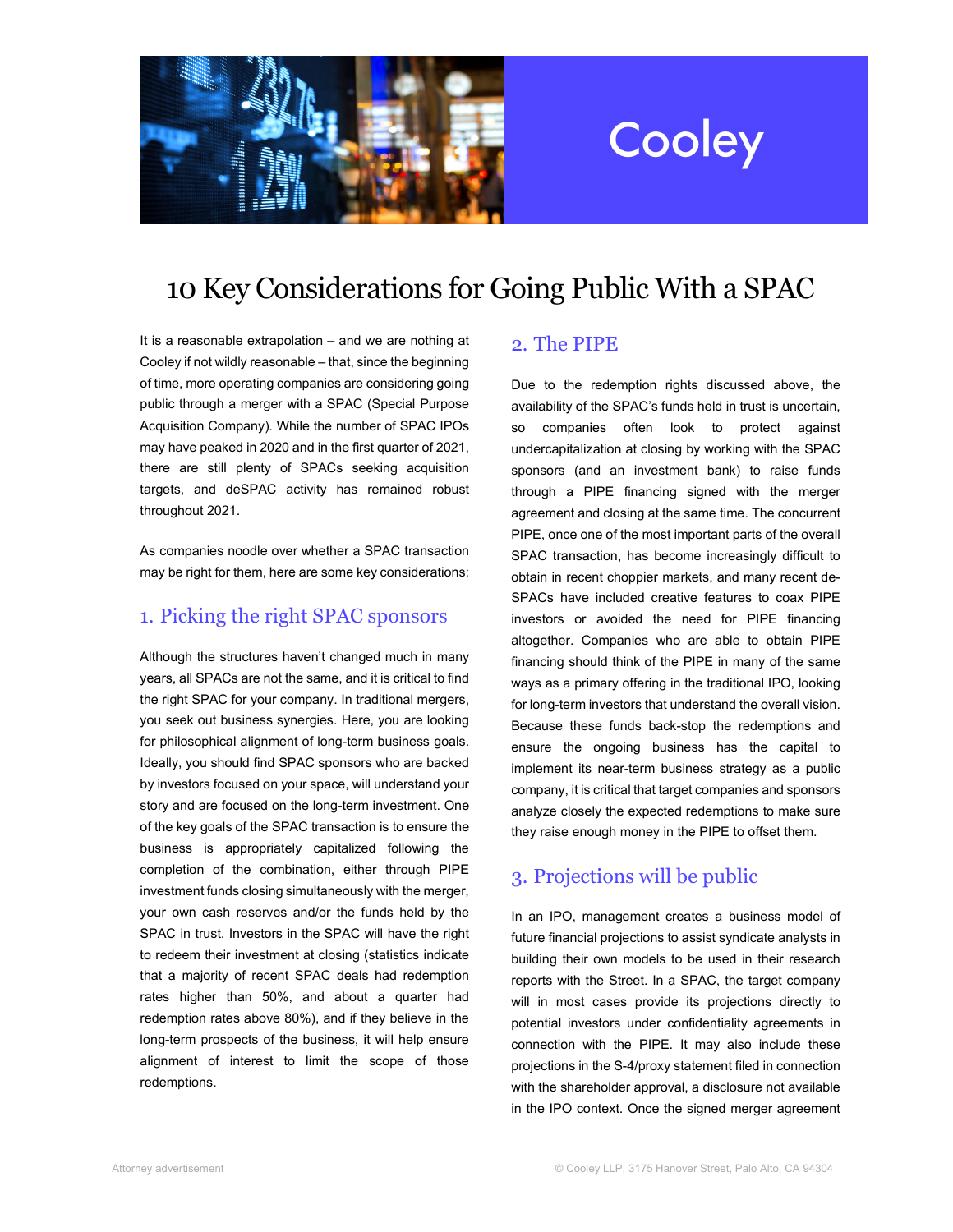and PIPE are announced, investors in the PIPE will expect that these financial statements be filed publicly to "cleanse" them from holding material non-public information about the future combined company. Target companies should be prepared for this heightened level of disclosure of their future projections and to live with those expectations for some period of time as a public company. The (poorly kept secret) practice of tamping down models given to analysts in a traditional IPO doesn't necessarily work in the SPAC framework. It is also worth noting that there remains a significant amount of uncertainty as to the level of protection provided to the use of projections under US securities laws (se[e this post](https://capx.cooley.com/2021/09/13/secs-investor-advisory-committee-to-consider-recommendations-regarding-spacs/) on Capital Xchange, Cooley's capital markets blog), so we encourage companies to carefully build their projections on sound assumptions and think carefully about the manner, timing and context in which they are provided to investors.

### 4. Valuation certainty and market risk

One of the key potential advantages of a SPAC transaction is setting the valuation of the target/operating company in a direct negotiation with the SPAC sponsors. In a traditional IPO, valuations are informed by meetings (TTW and roadshow) with investors, guidance from the investment bankers, prior financing rounds, comparable offerings, etc., but are also subject to powerful fluctuations based on the timing of the window for the offering and the broader market dynamics at that moment in time. We have seen high-growth, highdemand companies have less-than-stellar IPO prices simply because the market was severely down on the day they priced, a competitor was in the market raising capital at the same time, or a dozen other factors outside of their control. In a SPAC, you negotiate the value of the target, and it is generally set at that amount through the completion of the transaction. Support for that valuation comes from the PIPE investors and trading of the SPAC stock following the announcement of the transaction, but it is generally less dependent on the janky market whims. That said, we have seen a number of deSPAC transactions in which stock pressure following announcement has resulted in valuation adjustments before closing, so target companies are advised to

consider the overall market reaction and trading results when negotiating price with SPACs and PIPE investors.

#### 5. Public readiness

Do not be fooled by the suggestion that a SPAC IPO is a way for a company that is not otherwise prepared for a traditional IPO to go public. This is simply not the case. Although the merger and PIPE process allows for a little more time for the target company to prepare for its more complete financial statement and business disclosure in the Form S- 4/proxy filing after announcement, that is little difference. All of the other aspects of becoming a public company need to be in motion and quickly resolved – including PCAOB audited financials, public company internal controls and procedures, NYSE/Nasdaq listing and governance requirements, trading and window policies, and all the other governance procedures and policies needed to effectively operate in the public domain. This also includes being prepared to speak and guide the Street effectively on future expectations. Fortunately, we have your back on a great deal of this.

#### 6. SEC review

Another common misconception with SPACs is the idea that the process elicits less scrutiny from the SEC. Though it is true that preliminary proxy statements occasionally get quicker or less robust review from SEC staff, for most SPAC transactions involving an S-4/proxy, the SEC will take the same watchful and careful eye to the target company's disclosure and issue comments where they see fit, and review timelines have lengthened. The SEC has increasingly focused on SPACs given the unprecedented volume of SPAC deals coming to the market, with particular focus on valuation and projections. SEC enforcement actions against SPACs and shareholder derivative litigation have also increased the level of scrutiny to which SPACs are subject. Target companies need to prepare for a thorough review cycle and be in a position to discuss their disclosure approaches in detail with the staff. Coincidence of coincidences, we strongly advise companies to hire outside counsel well-equipped to do this.